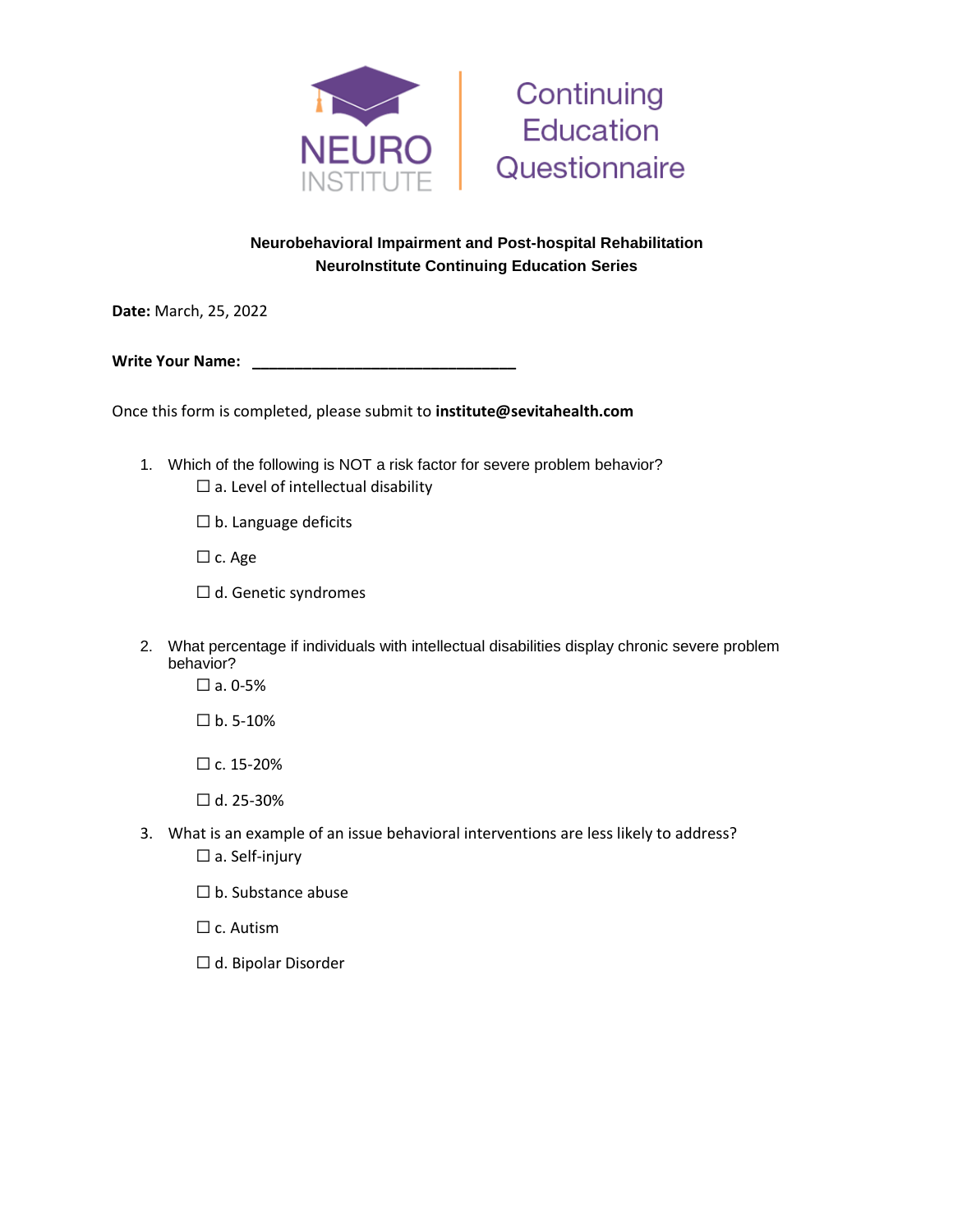



- 4. Which of the following is NOT a factor in producing problem behavior? □ a. Cultural differences
	- ☐ b. Biology
	- $\Box$  c. Behavioral history
	- $\Box$  d. Environmental conditions
- 5. Which of the following are functions of problem behavior?
	- □ a. Access to attention
	- $\Box$  b. Access to preferred items
	- $\Box$  c. Escape from work tasks
	- $\Box$  d. Access to sensory/automatic reinforcement
- 6. 88% of NBU patients achieve at least an \_\_\_\_\_\_\_\_\_% reduction in targeted problem behavior?  $\square$  a. 30%
	- ☐ b. 55%
	- $\Box$  c. 67%
	- $\Box$  d. 80%
- 7. Which of the following is the least restrictive setting?
	- □ a. Neurorehab
	- ☐ b. Neurobehavioral
	- □ c. Supported living
	- ☐ d. Outpatient
- 8. Behavior is another form of 2
	- □ a. Acting out
		- ☐ b. Communication
		- ☐ c. Consequences
		- $\Box$  d. Aggression